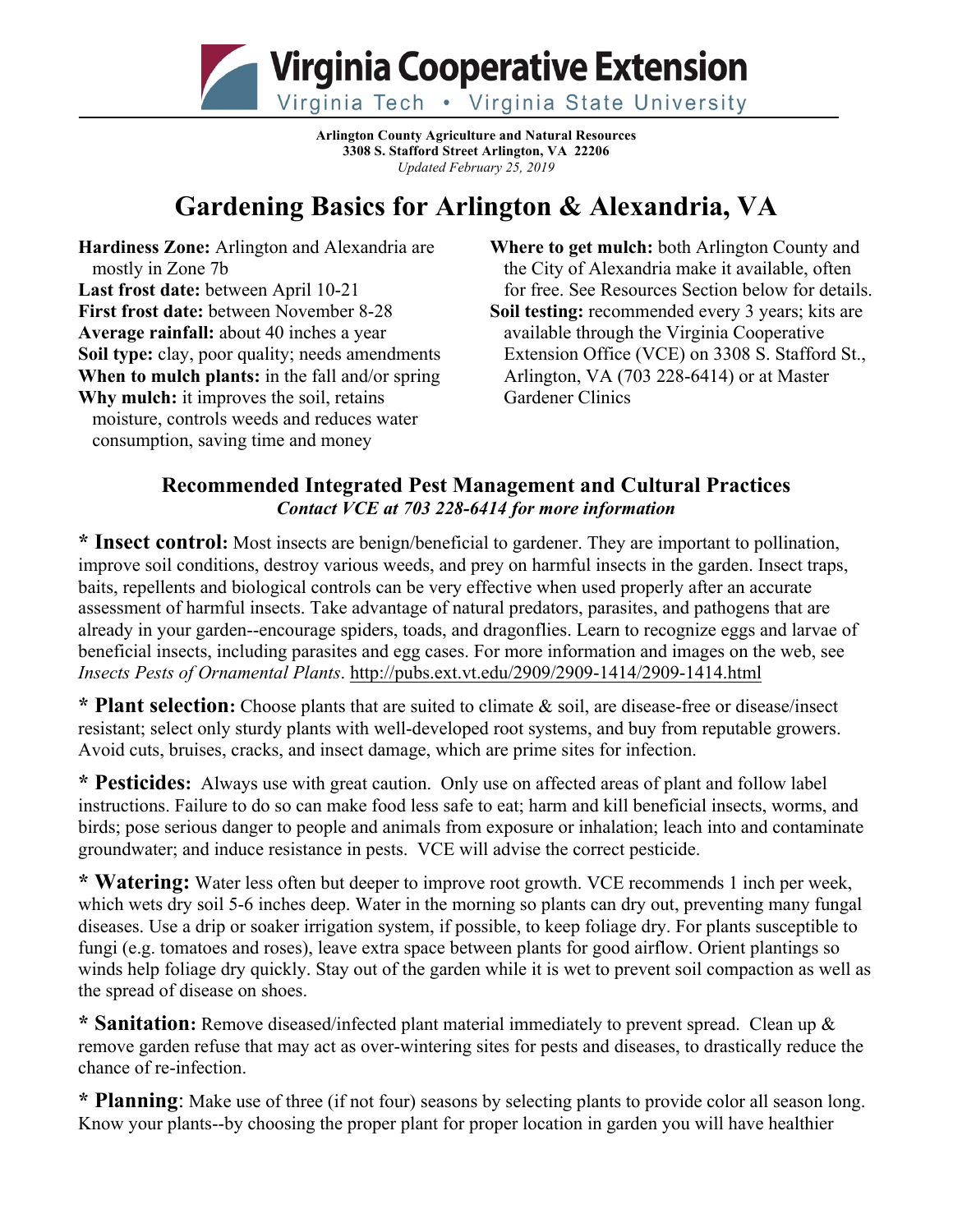plants and spend less money replacing them. Diagram plant locations or use plant tags to help you remember.

**\* Weed control:** Weeds often harbor pests and compete for nutrients and water. Handpick or dig specific weeds; use spot application of VT recommended weed control product as appropriate. Identify weeds before acting. This Virginia Tech site has key identification characteristics of common and not-socommon turfgrass weeds. https://weedid.cals.vt.edu. Additionally, this U. of Maryland site is excellent https://extension.umd.edu/hgic/topics/lawn-weed-id-and-management. If needed, bring a sample into one of our plant clinics or the Help Desk for identification.

**\* Composting:** To start a compost pile, use a good base (12" high) or build on a pallet for airflow and drainage; ideal ratio of carbon to nitrogen is 30:1, however roughly 50% carbon or brown matter to 50% nitrogen or green matter is easier to remember; make top concave to collect rainwater; turn at least once a month to promote microbial activity that will increase decomposition; do not add dog/cat feces, diseased plant matter, tomato vines, weed seeds or animal foodstuffs. See *Backyard Composting,*  http://pubs.ext.vt.edu/content/dam/pubs\_ext\_edu/HORT/HORT-49/HORT-49-pdf.pdf

**\* Soil improvement**: Maintain slightly acidic soil (pH 6.5); get soil tested every 3 years; add organic matter to the soil, minimizing the use of nonorganic chemicals and fertilizers. See *Soil Sampling for the Home Gardener; https://pubs.ext.vt.edu/content/dam/pubs\_ext\_vt\_edu/452/452-129/452-129\_pdf.pdf* 

## **Do's & Don'ts**

#### **LAWNS**

- *Don't* spend money on unnecessary fertilizers and lawn services before getting a soil test from Cooperative Extension.
- *Do* fertilize with a slow-release nitrogen fertilizer and only in the fall; this prevents forced growth, hence disease, and limits chemical runoff into our natural water systems.
- *Don't* collect your grass clippings; use a mulching blade and leave them on the lawn to decompose and provide free nitrogen fertilizer. If you do collect the grass, use it in a compost pile.
- *Do* water only **once** a week in summer if rainfall has not been one inch; water in the morning to prevent disease, and water thoroughly to promote deep roots.
- *Don't* mow lower than 2-1/2 to 3 inches for fescue lawns; this lets the grass shade its own roots, crowd out weeds, and reduces Japanese beetle larvae populations.
- *Do* consider relatively low-maintenance ground covers for areas such as slopes where it is difficult to mow or shady areas where it is difficult to grow grass. Avoid planting English ivy, which escapes into the tree canopy and is susceptible to disease problems.

## **TREES**

*Do* surround trees with mulch to protect them from mower and trimmer damage.

- *Don't* mulch within 3-6 inches of the trunk to prevent bark rotting and rodent access; spread mulch under canopy as far as possible, and spread the word against "mulch volcanoes" erroneously employed by some landscape services.
- *Do* use permeable paving set on stone dust rather than in cement for paths and patios to reduce run-off and increase the water that reaches tree roots.
- *Don't* discard the leaves you collect in the fall; chop them up with your mower and compost them for future use as nutrient-rich mulch or soil conditioner.
- *Don't* top your trees to reduce their height; always consult a certified arborist before having work done on shade trees.
- *Do* remove ivy and other invasive climbers that threaten trees' health (as well as our natural areas) by reseeding in their mature, upright form.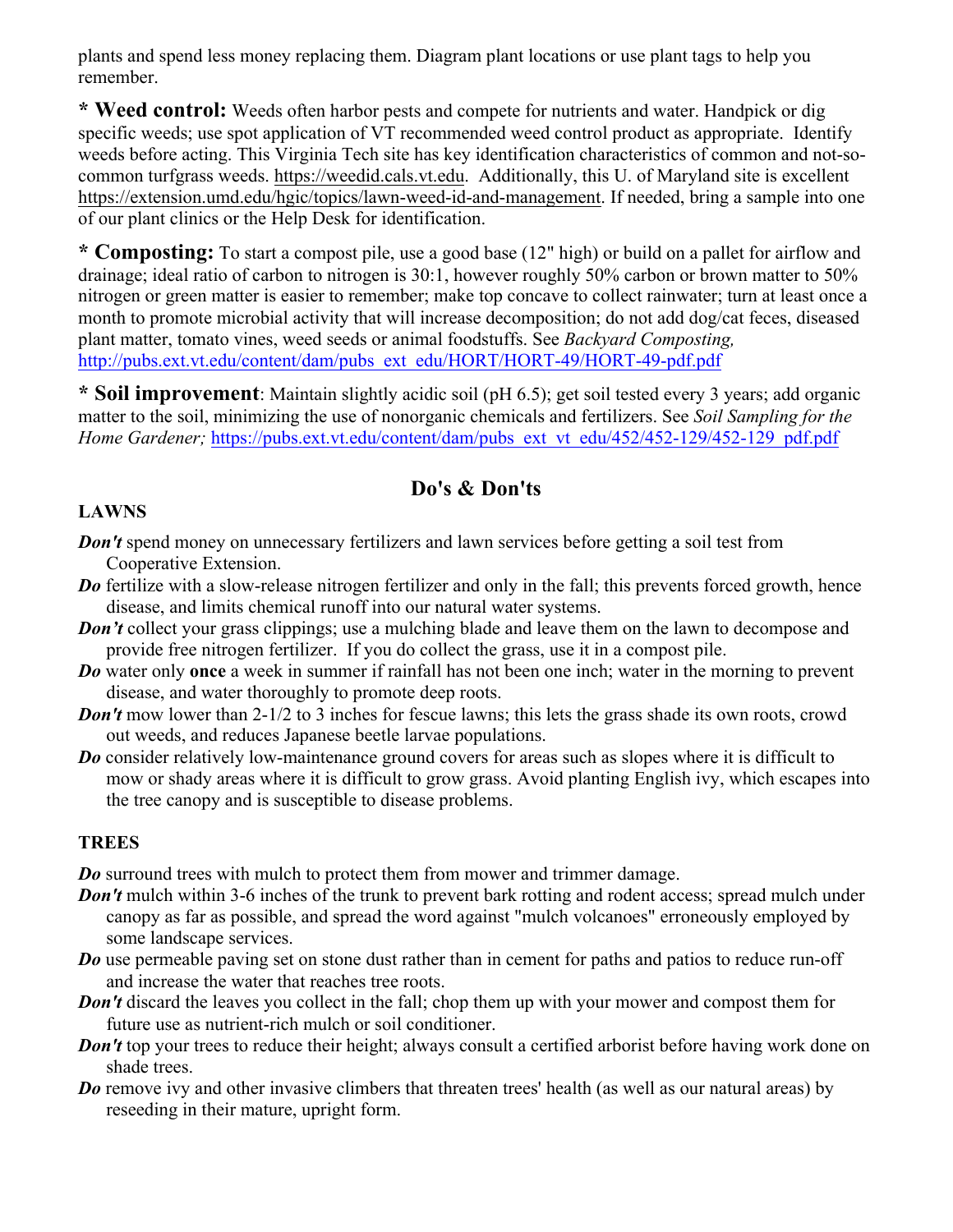#### **SHRUBS AND PERRENNIALS**

- *Do* select non-invasive varieties that will do well in this area under the specific conditions in which they will grow; e.g., sunny or shady, wet or dry: research your selections!
- *Do* group together plants with similar environmental requirements and mulch them to conserve moisture and your energy.
- *Do* select healthy plants that will thrive in the location you will put them in.
- *Do* ask for help in making selections—the more information you have the better. Get the right plant for the right place.

#### **Resources**

#### **Virginia Cooperative Extension, Fairlington Community Center**

3308 S. Stafford St., Arlington. Phone 703-228-6414 (http://offices.ext.vt.edu/arlington). Knowledgeable staff can offer advice on local conditions, pest management, plant and insect identification. Specific brochures and flyers, as well as soil test kits, are available at no cost to the public. VCE runs the Master Gardener program as well as the Extension Master Gardener Help Desk.

#### **Extension Master Gardener Help Desk**

Call or walk-in clinic located at Virginia Cooperative Extension Office, Fairlington Community Center, Monday-Friday, 9 AM-noon. Phone: 703-228-6414. This is a year round **Plant Clinic**. Call with questions and/or bring in gardening samples for help identifying, diagnosing problems, etc. Photos of problem are helpful. You can also email questions to  $mgarlalex@gmail.com$ .

#### **Master Gardeners of Northern Virginia** (https://mgnv.org/)

Check out this excellent website for gardening tips, activities, special events, demonstration gardens, workshops, free classes, and more!

## **Virginia Cooperative Extension Website – http://www.ext.vt.edu/ and select 'Publications and**

**Resources'** Direct access to all the publications and other resources of Virginia Tech and Virginia State University. For a broader internet search, enter a topic in your search engine, then add 'site:edu' to it. It will yield results from universities, extension offices, etc. that are highly reputable sources. For example: **deer resistant plants site:edu.**

**Master Gardener Program:** VCE offers Master Gardening course every fall comprising over 60 hours of classroom training plus 60 hours of hands-on internship. Master Gardeners volunteers help educate the public in sustainable landscape practices. They volunteer at plant clinics, the Help Desk, and demonstration gardens, offer public education programs, and assist people in diagnosing and recommending treatments for plant-related problems. For more information, go to mgnv.org and select 'About us'. Also, you can email or call us to  $mgarlalex@gmail.com$  or VCE at 703-228-6414.

**Soil tests:** The Virginia Cooperative Extension office, and its Master Gardener plant clinics, has soil kits, information and mailing instructions for sending soil samples to Virginia Tech for analysis.

## **Farmers Markets and Plant Clinics**

Master Gardener **Plant Clinics** are available to answer gardening questions at the following sites:

- *Arlington Farmers Market Plant Clinic,* at N. 14th and N. Courthouse Rd. On Saturday mornings, 8-11 a.m. from late-April to late September Market goes year round. http://www.communityfoodworks.org/arlington/
- *Old Town Alexandria Farmers Market Plant Clinic* located at Alexandria Market Square, 301 King Street, Saturdays from 7-9:30 a.m., May through September https://www.alexandriava.gov/OldTownFarmersMarket